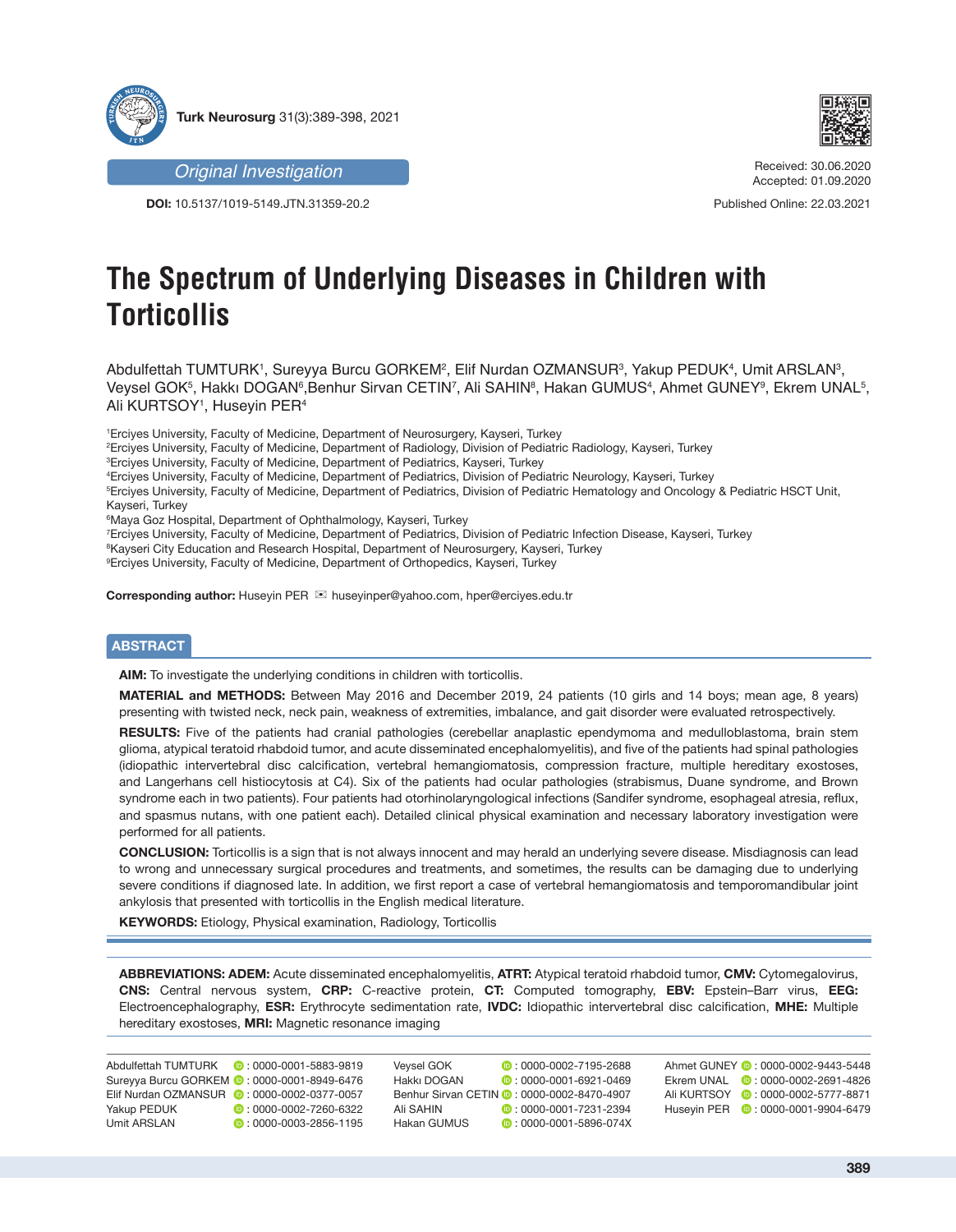## $\blacksquare$  **INTRODUCTION**

Torticollis, described as any asymmetrical posturing<br>of the head and neck, is one of the most common<br>congenital musculoskeletal abnormalities in infants.<br>It is commonly called "wnmeck" an abnormal posturing of of the head and neck, is one of the most common congenital musculoskeletal abnormalities in infants. It is commonly called "wryneck," an abnormal posturing of the head and neck that is generally caused by contraction of the sternocleidomastoid muscle due to birth trauma. Acquired torticollis can originate from many different benign or serious pathophysiologic processes. In the literature, underlying conditions causing torticollis are well described. Different etiologies of torticollis include congenital muscular torticollis, osseous pathologies, central nervous system/ peripheral nervous system pathologies, increased intracranial pressure, ocular pathologies, nonmuscular soft tissue, benign paroxysmal torticollis, Sandifer syndrome, drug-induced torticollis, and conversion disorder (4,21,26,27).

Therefore, a better understanding of the spectrum of underlying diseases in torticollis is essential in making a correct diagnosis to be able to select the appropriate treatment method (6,9).

## █ **MATERIAL and METHODS**

We present children whose conditions can be associated with head posture abnormalities. We aimed to investigate the spectrum of underlying disease of the children presenting with torticollis as an initial or main symptom. Between May 2016 and December 2019, we evaluated the medical records of 24 patients (10 girls and 14 boys; mean age, 8 years; range, 4.5 months–17 years) presenting with twisted neck, neck pain, weakness of extremities, and imbalance and gait disorder. The study excluded cases of congenital muscular torticollis.

A detailed clinical physical examination and necessary laboratory investigation were performed for all patients. Magnetic resonance imaging (MRI), cranial and/or spinal computed tomography (CT) imaging studies, and sternocleidomastoid ultrasound were performed to determine the etiology and surgical technique for those requiring surgeries.

The Ethics Committee of Erciyes University approved the review of all records (Date: 06.02.2019 and Number: 2019/84).

## █ **RESULTS**

Five of the patients had cranial pathologies (cerebellar anaplastic ependymoma and medulloblastoma, brain stem glioma, atypical teratoid rhabdoid tumor [ATRT], and acute disseminated encephalomyelitis [ADEM]), and five of the patients had spinal pathologies (idiopathic intervertebral disc calcification [IVDC], vertebral hemangiomatosis, compression fracture, hereditary multiple exocytoses [MHE], and Langerhans cell histiocytosis at C4). Six of the patients had ocular pathologies (strabismus, Duane syndrome, and Brown syndrome, with two patients each). Four patients had otorhinolaryngological situtions (Sandifer syndrome, esophageal atresia, reflux, and spasmus nutans, with one patient each). Eleven patients underwent surgery, and two of them also received medical therapy; five patients received only medical therapy; three patients were treated

with physiotherapy, and one of them also received medical therapy; the patient with compression fracture was treated conservatively. The guardian of the patient with brain stem glioma refused treatment. The rest of the patients were regularly observed without any intervention. Table I shows detailed information, including clinical and radiological findings, diagnosis, and treatment.

#### **Presentations of Some Selected Interesting Patients in Detail**

Patient 3: A 16-year-old girl was admitted because of headache, neck stiffness, and twisted neck to the right. Complete blood count and biochemistry tests were normal. MRI showed non-specific focal signal changes in the bilateral periventricular white matter and centrum semiovale. The right part of the C1 vertebra was defective, and a  $14 \times 7$ -mm osseous lesion compatible with osteochondroma arising from the right lamina of the C2 was detected (Figure 1). The lesion was narrowing the spinal canal and compressing the spinal cord. The CT showed multiple osteochondromatosis lesions in the bilateral hipbone, bilateral thighbone, C2 vertebra, and two left costae. Lower abdomen CT revealed MHE. Laminectomy and mass resection were performed, and the histopathological diagnosis was MHE.

**Patient 6:** A 1.5-year-old boy was admitted because of inability to walk. He had cough, fever, and lethargy that started 10 days before admission. He was diagnosed with a viral infection. Symptomatic treatment (ibuprofen, pseudoephedrine with chlorpheniramine) was started in another medical center. Two days after treatment, bilateral strabismus, dystonia, vomiting, and syncope occurred, which was evaluated as seizure. The patient was referred to the authors' university clinic. Physical examination was significant for decreased strength of the lower extremity (4/5). Electroencephalography (EEG)



**Figure 1:** An osteochondroma arising from the left lamina of the C2, narrowing the spinal canal in 3D reconstruction of the CT image.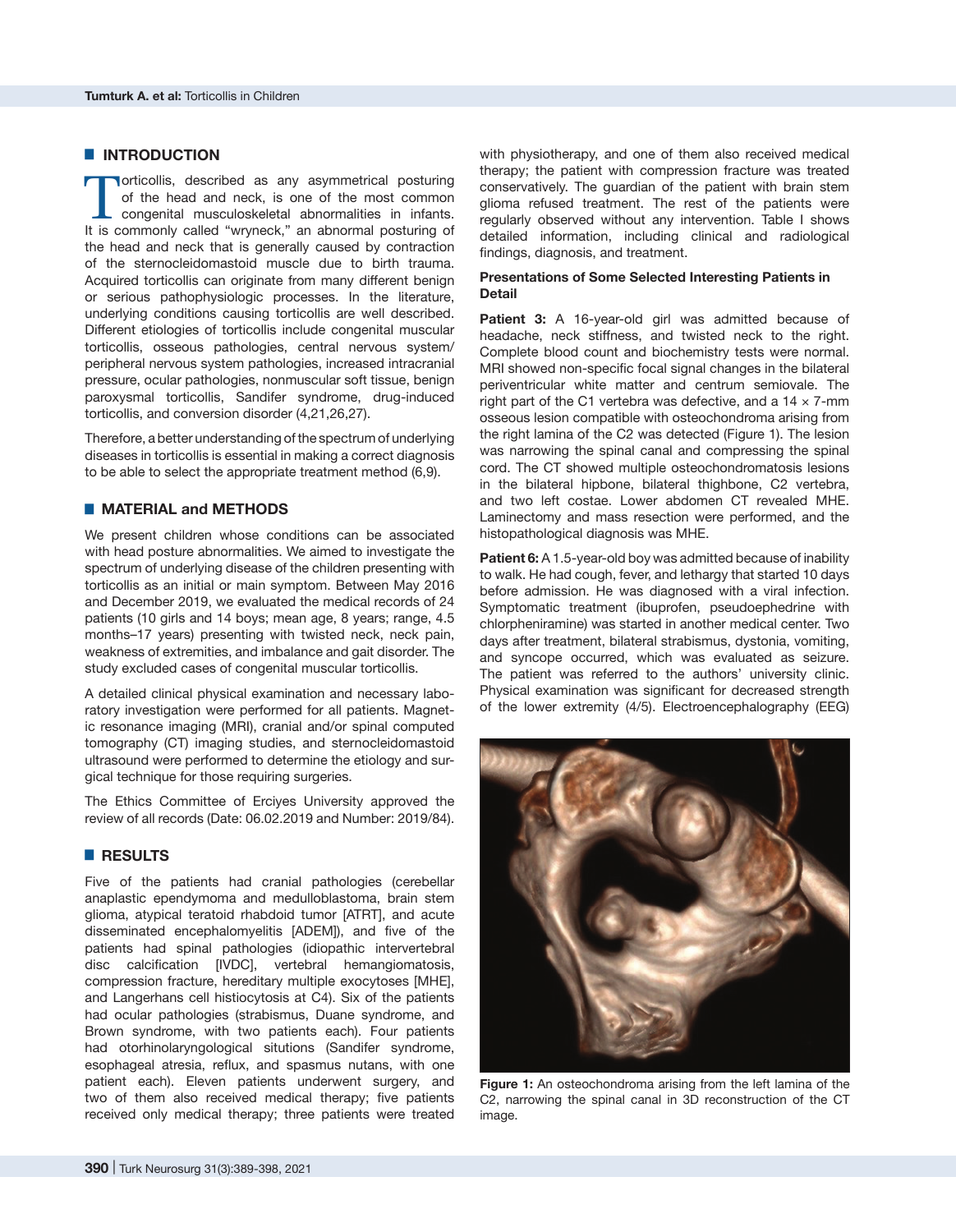|                          |                 |                                                                                            | Table I: Imaging Findings, Clinical Details and the Result of 24 Patients with Torticollis                                                                                             |                                                                                                                                                                                                                            |                                                                              |                                 |
|--------------------------|-----------------|--------------------------------------------------------------------------------------------|----------------------------------------------------------------------------------------------------------------------------------------------------------------------------------------|----------------------------------------------------------------------------------------------------------------------------------------------------------------------------------------------------------------------------|------------------------------------------------------------------------------|---------------------------------|
| Case<br>$\frac{1}{2}$    | gender<br>Age / | Initial symptoms                                                                           | systemic examination<br>findings<br>Neurologic/                                                                                                                                        | Imaging findings                                                                                                                                                                                                           | <b>Diagnosis</b>                                                             | Treatment                       |
| $\overline{\phantom{0}}$ | 2 yo/boy        | Twisted neck                                                                               | nausea, vomiting, irritability, eyes<br>shift to one side and walking<br>disturbance                                                                                                   | medulloblastoma in infratentorial area, which<br>MRI: A mass compatible for<br>caused a hydrocephaly                                                                                                                       | Medulloblastoma                                                              | Surgical                        |
| $\mathbf{\Omega}$        | 8 yo/boy        | Twisted neck                                                                               | Torticollis                                                                                                                                                                            | Bilateral palatine tonsils were hypertrophic,<br>bilateral cervical and parapharyngeal sub-<br>centimetric benign reactive lymph nodes                                                                                     | infection and related<br>lymphadenopathy<br>respiratory tract<br>Acute upper | Medical                         |
| ო                        | 16 yo/girl      | stiffness, and twisted<br>Headache, neck<br>neck                                           | and torticollis to right side, no<br>headache, neck stiffness,<br>neurological deficits                                                                                                | bilateral femoral, C2 vertebral and posterior<br>compatible with osteochondroma, multiple<br>CT: C1 vertebral defective, osseous lesion<br>osteochondromas in bilateral hipbone,<br>part of left 2 costae and osteoporosis | Multiple hereditary<br>exocytosis                                            | Surgical                        |
| 4                        | 17 yo/boy       | Twisted neck                                                                               | dizziness while walking and<br>headache                                                                                                                                                | Maxillary, sphenoid, and ethmoid sinusitis,<br>psychometric test found to be compatible<br>with age nine and IQ was 64                                                                                                     | mental retardation<br>Pansinusitis and                                       | Physical therapy<br>Medical and |
| 5                        |                 | 9 mo/girl Twisted neck to the left                                                         | atresia operation and<br>strabismus in the right<br>eye, reflux disease. History of<br>vein cannulation<br>esophageal<br>jugular<br>Torticollis,                                       |                                                                                                                                                                                                                            | Esophageal atresia                                                           | Physiotherapy                   |
| ဖ                        | 18 mo/boy       | Incapability to walk,<br>vomiting, seizure,<br>twisted neck                                | decreased strength of<br>lower extremity (4/5)<br>torticollis,                                                                                                                         | MRI was compatible with post infectious<br>encephalitis.                                                                                                                                                                   | <b>ADEM</b>                                                                  | Medical                         |
| $\overline{\phantom{0}}$ | 3 yo/girl       | right side, neck pain<br>Twisted neck to the                                               | Torticollis                                                                                                                                                                            | A mass lesion in the posterior fossa                                                                                                                                                                                       | ependymoma<br>Anaplastic                                                     | Surgical and<br>medical         |
| $\infty$                 | 6 mo/girl       | Twisted neck                                                                               | Torticollis                                                                                                                                                                            | Gastroesophageal reflux,                                                                                                                                                                                                   | and gastroesophageal<br>Sandifer Syndrome<br>reflux                          | Medical                         |
| တ                        | 4.5 mo/boy      | Twisted neck<br>to the left                                                                | percentile and no head control. It is<br>also noticed that he had a twitch on<br>and head circumference 90-97<br>hand and right foot<br>s, wide fontanelles<br>Torticolli<br>the right | metabolic tests and electrolytes were normal.<br>His thyroid function tests and B12 level were<br>USG, EEG, ophthalmologic evaluation, CBC,<br>normal. His craniocervical MRI and neck                                     | Spasmus nutans                                                               | Discharged                      |
| $\frac{1}{2}$            | 6 yo/boy        | fatigue, vomiting and<br>lump on left side of<br>neck, twisted neck<br>Fever, sore throat, | torticollis, left axillar and left cervical<br>Hyperemic tonsils and oropharynx,<br>lymphadenopathy                                                                                    | WBC: 31,950 and neutrophil predominance,<br>CRP:101 mg/dl and ESR:32 mm/h                                                                                                                                                  | tract infection and<br>lymphadenopathy<br>Upper respiratory                  | Medical                         |

| $\lambda$ is a Findering Findering and the Result of 24 Patients with Torout of $\lambda$ Patients with Torout and $\lambda$ |
|------------------------------------------------------------------------------------------------------------------------------|

**Tumturk A. et al:** Torticollis in Children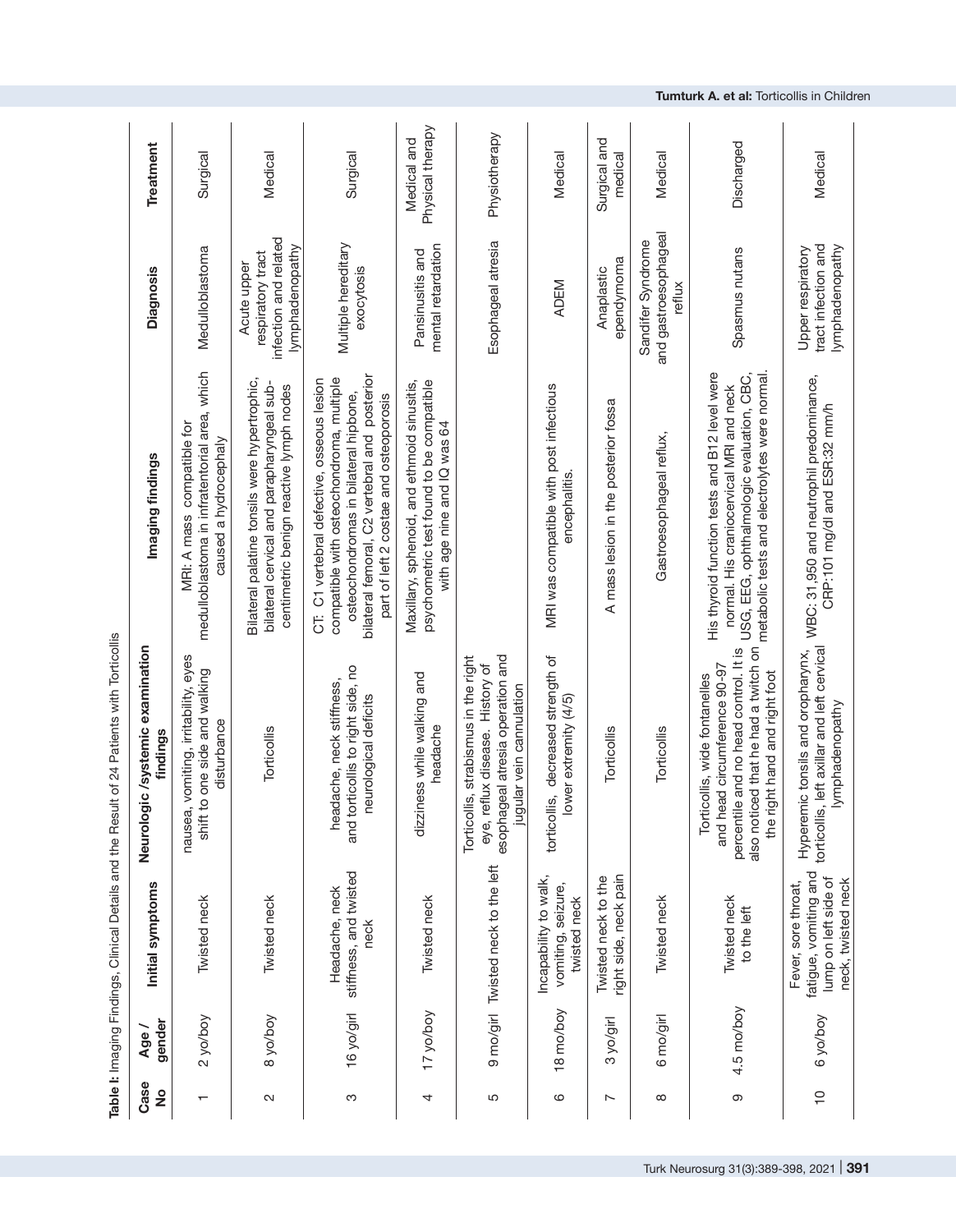| Table I: Cont.        |               |                                                               |                                                                                                                                                              |                                                                                                                                                                               |                                                                       |                                  |
|-----------------------|---------------|---------------------------------------------------------------|--------------------------------------------------------------------------------------------------------------------------------------------------------------|-------------------------------------------------------------------------------------------------------------------------------------------------------------------------------|-----------------------------------------------------------------------|----------------------------------|
| Case<br>$\frac{1}{2}$ | gender<br>Age | Initial symptoms                                              | /systemic examination<br>findings<br>Neurologic                                                                                                              | Imaging findings                                                                                                                                                              | <b>Diagnosis</b>                                                      | Treatment                        |
| Ξ                     | 17 yo/boy     | Neck pain and twisted<br>neck to the right side               | jaw movements, history<br>bleeding hemangioma in the right<br>growth hormone treatment and<br>of operation for torticollis and<br>side of neck<br>Restricted | MRI: wide vertebral hemangiomatosis,<br>CT:temporomandibular joint ankylosis<br>fibrotic changes in the operation area<br>Neck USG: chronic fatty atrophic-                   | temporomandibular<br>hemangiomatosis,<br>joint ankylosis<br>Vertebral | Physical therapy                 |
| $\frac{1}{2}$         | 5.5 yo/boy    | Left eye gliding and<br>right torticollis                     | Torticollis, strabismus                                                                                                                                      | MRI: mastoiditis                                                                                                                                                              | Mastoiditis, strabismus                                               | Surgical and<br>medical          |
| က္                    | 11 mo/girl    | Strabismus and<br>twisted neck                                | left gaze restriction to<br>the lateral side<br>Torticollis,                                                                                                 | Radiology and laboratory tests were normal                                                                                                                                    | Strabismus                                                            | Surgical                         |
| $\overline{4}$        | 7 yo/boy      | Twisted neck back<br>pain                                     | Physical examination was normal<br>except torticollis                                                                                                        | Thoracic 2-4 disc calcifications                                                                                                                                              | intervertebral disc<br>calcification<br>Idiopathic                    | Conservative                     |
| $\frac{15}{2}$        | 7.5 yo/girl   | Sliding eyes and<br>Twisted neck                              | icollis, strabismus<br>Torti                                                                                                                                 | Not done                                                                                                                                                                      | Brown syndrome                                                        | Surgical                         |
| $\frac{6}{1}$         | 8.5 mo/boy    | Twisted neck                                                  | endophthalmitis, Torticollis<br>asymmetry and left<br>Facial                                                                                                 | Not done                                                                                                                                                                      | Duane syndrome<br>type 1                                              | Surgical                         |
| $\overline{1}$        | hip/o/a       | Twisted neck,<br>strabismus                                   | Torticollis                                                                                                                                                  | Not done                                                                                                                                                                      | Duane syndrome<br>type 1                                              | Surgical                         |
| $\frac{8}{10}$        | 12 yo/boy     | Twisted neck, vomiting                                        | Torticollis                                                                                                                                                  | Not done                                                                                                                                                                      | Brown syndrome                                                        | Surgical                         |
| စ္                    | 16 yo/boy     | Twisted neck, hand<br>pain, and restricted<br>neck movement   | L1-2 level tenderness with palpation<br>Head rotation to the right side and<br>lateral extension are restricted and                                          | compatible with a compression fracture<br>CT: C3, T1 and T2 mild depression                                                                                                   | Compression fracture                                                  | Conservative                     |
| 20                    | 15 yo/boy     | Twisted neck, neck<br>pain                                    | Normal findings except torticollis                                                                                                                           | CT showed bone destructive tumor<br>involvement in C4                                                                                                                         | Langerhans cell<br>histiocytosis                                      | Surgical                         |
| 21                    | 5 yo/girl     | Painful head rotation to<br>both side and fever               | painful head<br>Physical examination was normal<br>except Torticollis and<br>rotation                                                                        | was present, MRI showed a right peritonsillar<br>93 mg/dl, ESR: 91 mm/h) and leukocytosis<br>Acute phase reactants were positive (CRP:<br>abscess                             | Retropharyngeal<br>abscess                                            | Medical                          |
| 22                    | 15 yo/girl    | right side and walking<br>Neck deviation to the<br>difficulty | Physical examination was normal<br>except torticollis                                                                                                        | 3x3x3 cm in size cerebellar mass                                                                                                                                              | <b>ATRT</b>                                                           | Surgical                         |
| 23                    | 10 yo/girl    | Twisted neck walking,<br>difficulty,                          |                                                                                                                                                              | Brainstem glioma                                                                                                                                                              | Brainstem glioma                                                      | Parents refused<br>the treatment |
| $\overline{24}$       | 7 yo/boy      | Twisted neck to the<br>right                                  | and the difficulty of turning his head<br>Lymphadenopathy at the left neck<br>to the left                                                                    | Idiopathic disk calcification                                                                                                                                                 |                                                                       |                                  |
|                       |               |                                                               |                                                                                                                                                              | ADEM: Acute Disseminated Encephalomyelitis, ATRT: Atypical TeratoidRhabdoid Tumor, CRP: C reactive protein, ESR: Erythrocyte sedimentation rate, mo: month-old, yo: year-old. |                                                                       |                                  |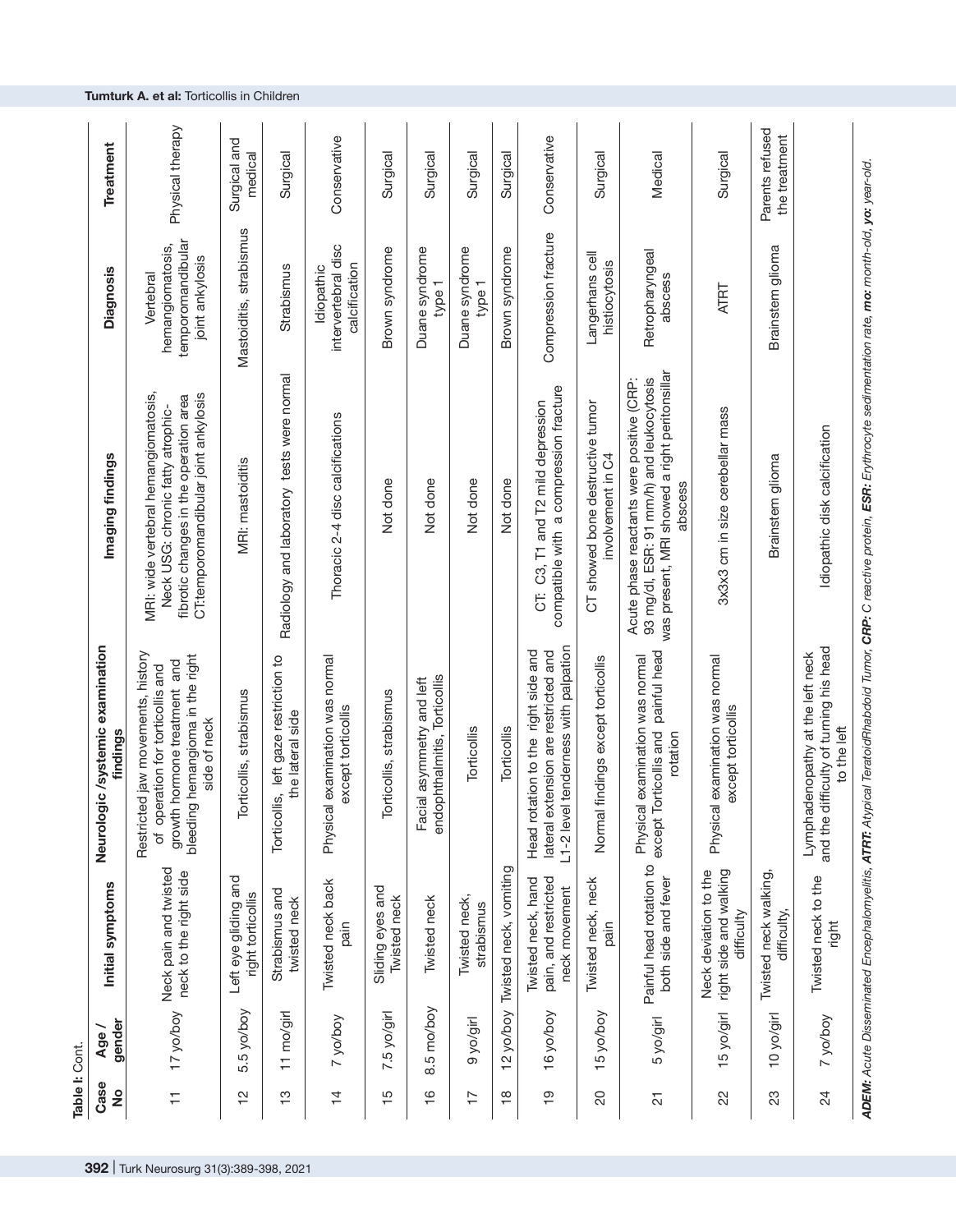and ophthalmologic examinations were normal. Patient's serology for mycoplasma, rubella, cytomegalovirus (CMV), Epstein–Barr virus (EBV), adenovirus, parvovirus, and varicella were negative. MRI was compatible with postinfectious encephalitis (Figure 2A-D). The patient was diagnosed with ADEM. He received pulse methylprednisolone treatment, and he recovered. The patient's continuous control examinations were normal.

Patient 11: A 17-year-old boy was admitted because of neck pain and torticollis. He could rotate his head only 45° to the right and no constraint to the left. MRI showed multilevel vertebral hemangiomatosis (Figure 3A-D). An otorhinolaryngologist and neurosurgeons evaluated the patient. We assumed that the torticollis occurred because of the pain. He was treated conservatively. After administration of analgesic and antiinflammatory drugs and bed rest, the complaints of the patient completely resolved.

**Patient 14:** A 7-year-old male patient was admitted to the pediatric neurology department because of back pain and torticollis. On physical examination, an approximately 2 cm lymphadenopathy at the left neck and difficulty of turning his head to the left were noted. MRI showed lytic lesions in three vertebrae. CT showed IVDC (Figure 4A-C). The patient

responded clinically to oral ibuprofen treatment. The presented case highlighted that clinicians must be vigilant about the exaggerated findings of IVDC on MRI.

Patient 21: A 5-year-old girl was admitted because of painful head rotation, irritability, and high-grade fever. Acute phase reactants were positive, and leukocytosis was present (C-reactive protein (CRP): 93 mg/dl, erythrocyte sedimentation rate: 91 mm/h).The patients used two different oral antibiotics but did not improve symptoms. She was hospitalized and evaluated for deep neck infection. Neck CT and MRI showed right peritonsillar abscess (11×8 mm) (Figure 5A, B). Empiric combination of antibiotic therapy (cefotaxime and clindamycin) was started after pediatric infectious disease consultation. She was also consulted with an otorhinolaryngologist who did not recommend surgery due to clinical improvement with antibiotic treatment. The patient's complaints regressed, and neck became supple after the 10th day of combination antibiotic treatment. After completion of antibiotic treatment, the patient's clinical control examination was normal.

**Patient 22:** A 15-month-old boy was admitted because of neck deviation to the right and walking difficulty. His physical examination was normal, except for torticollis. Cranial MRI revealed a 3×3×3 cm cerebellar mass (Figure 6A, B). The tumor



**Figure 2: T2-weighted axial consecutive** images show bilateral hyperintensities within the frontoparietal white matter **(A)**, right cerebral pedicle **(B)**, and dentate nuclei **(C)**. Sagittal T2-W image shows the involvement of the cervical spinal cord **(D)**.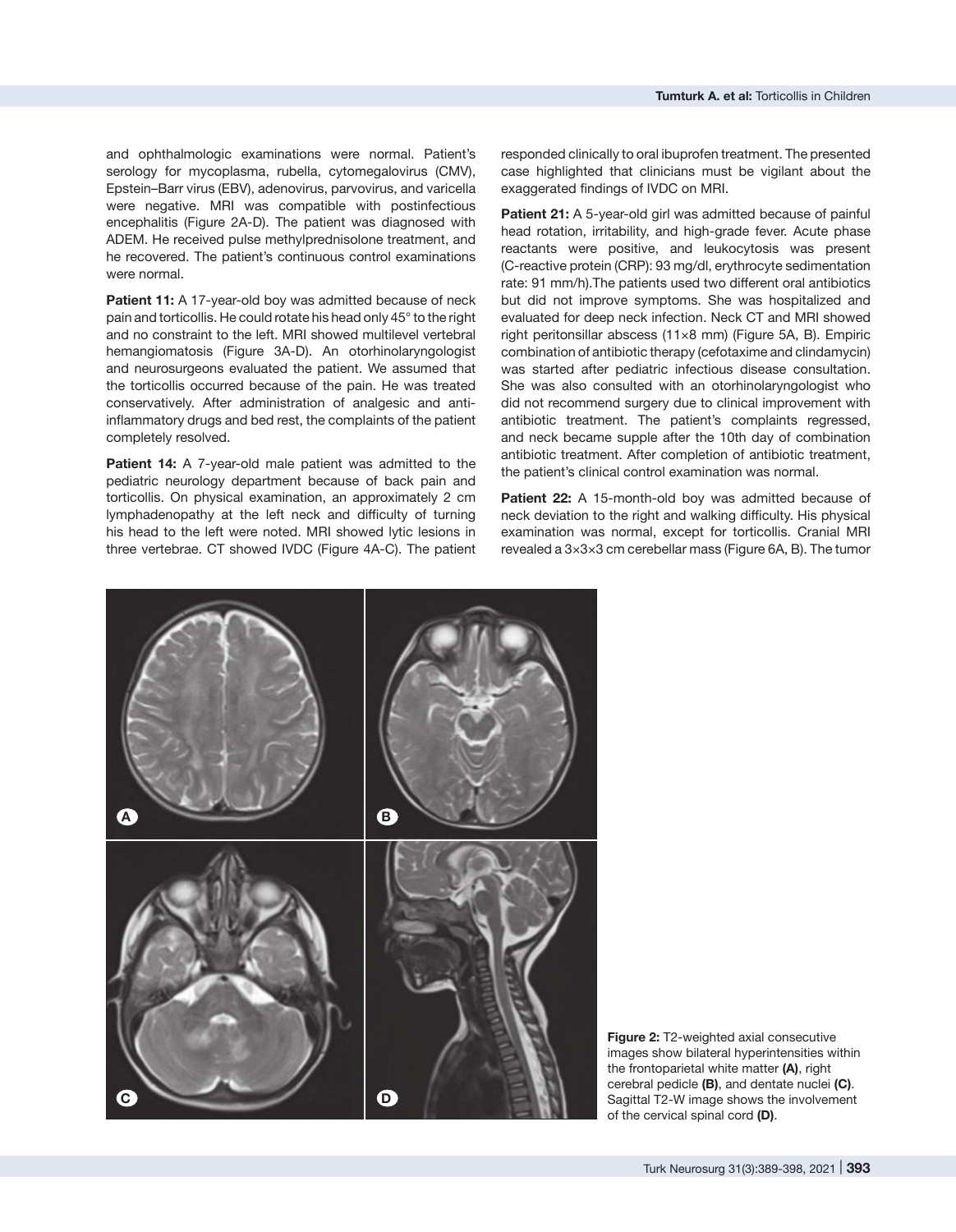

**Figure 4:** T1- and T2-weighted imaging show hypointensity at T2–3, T3–4, and T6–7 intervertebral disc spaces compatible with calcification. Degenerative changes are also seen at the surfaces of the vertebral body near the disc calcification **(A, B)**. Sagittal reformat images of the thoracic vertebrae CT show multilevel intervertebral disc calcifications (white arrows) with loss of vertebral body height due to degenerative Schmorl nodule (orange arrow) **(C)**.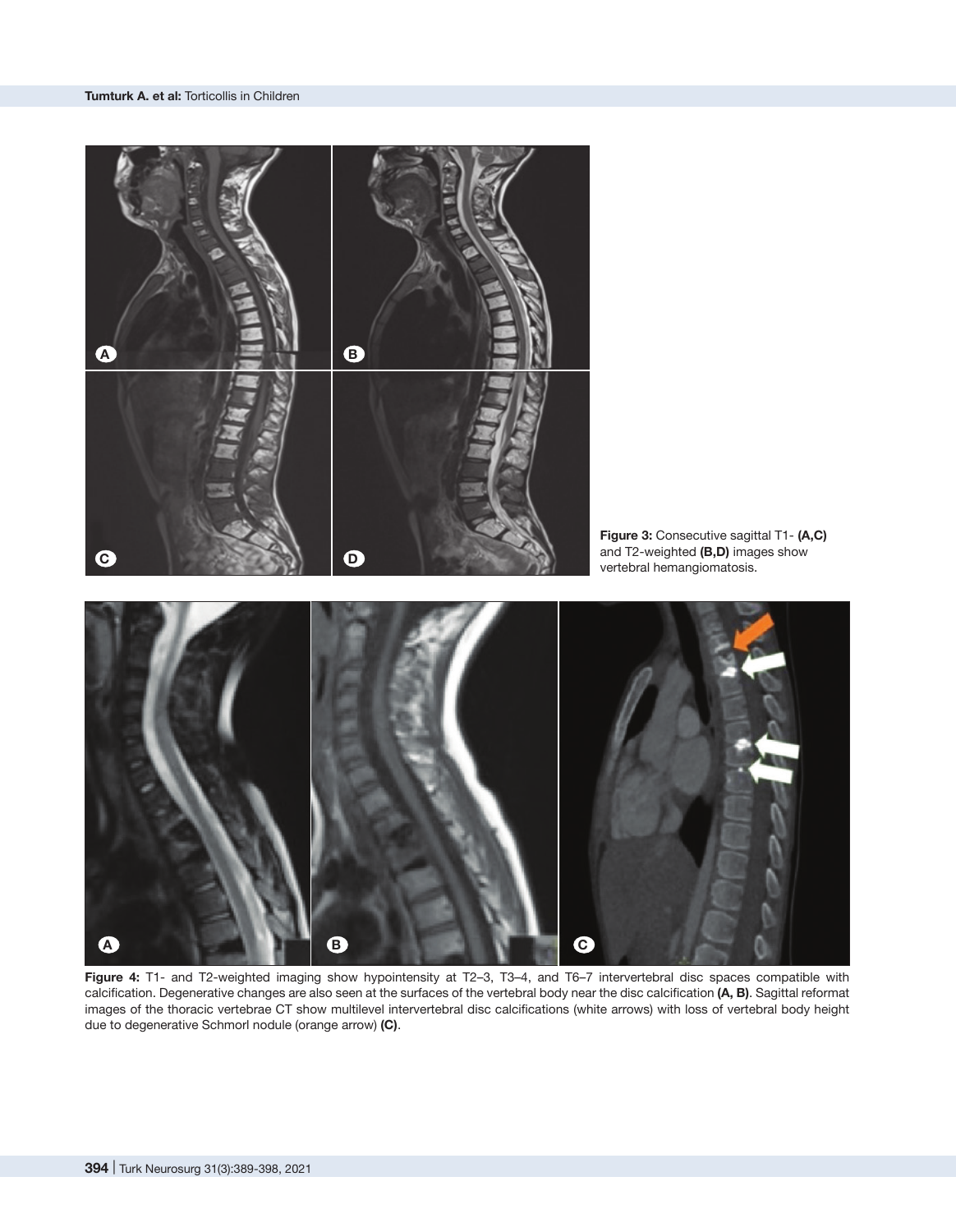



**Figure 5:** Pre- **(A)** and postcontrast **(B)** axial fat-saturated T1-weighted images through the cervical region show right parapharyngeal abscess formation and inflammation (circles) of the soft tissues.



**Figure 6: Postcontrast T1-W coronal** image shows two masses in the left cerebellum and vermis with nodular and peripheral contrast enhancement **(A)**. Axial brain CT image shows left cerebellar hyperdense lobulated mass lesion **(B)** (arrows).

was resected, and the pathology result was grade IV ATRT. He underwent chemotherapy (carboplatin, epirubicin, vincristine, ifosfamide, actinomycin, etoposide) and radiotherapy. Control MRI was positive for relapse.

## █ **DISCUSSION**

Although the term torticollis is sometimes used as a diagnosis, it is not a specific diagnosis, but it may be a sign of a number of underlying diseases. Torticollis can originate from a wide variety of primary etiologies, such as muscular, ocular, osseous, and neurological abnormalities (5,20,26). The differential diagnosis of the causes of torticollis is critical for physicians. Hence, better understanding of the spectrum of underlying diseases in torticollis is essential for making the correct diagnosis. A correct diagnosis is essential in selecting the appropriate treatment method and to prevent disease progression and disease-related complications (21,27).

The physical examination for children presenting with acquired torticollis should be complete and must be focused on the vital signs, head, eyes, neck, throat, lungs, and neurological system. In addition, appropriate radiological examinations and adequate laboratory investigations are mandatory (20,21,27,28).

In this study, 24 cases of torticollis as the primary or initial signs of different etiologies are presented.

Although pediatric tumors may show a variety of clinical symptoms, torticollis is one of the critical signs of central nervous system tumors in children. It may be the primary or initial sign related to their location or size (9,17,21,27,29).

The most commonly proposed mechanisms of torticollis related to central nervous system (CNS) tumors include stretching and irritation of the dura and compression of the motor neurons of the external branch of the accessory cranial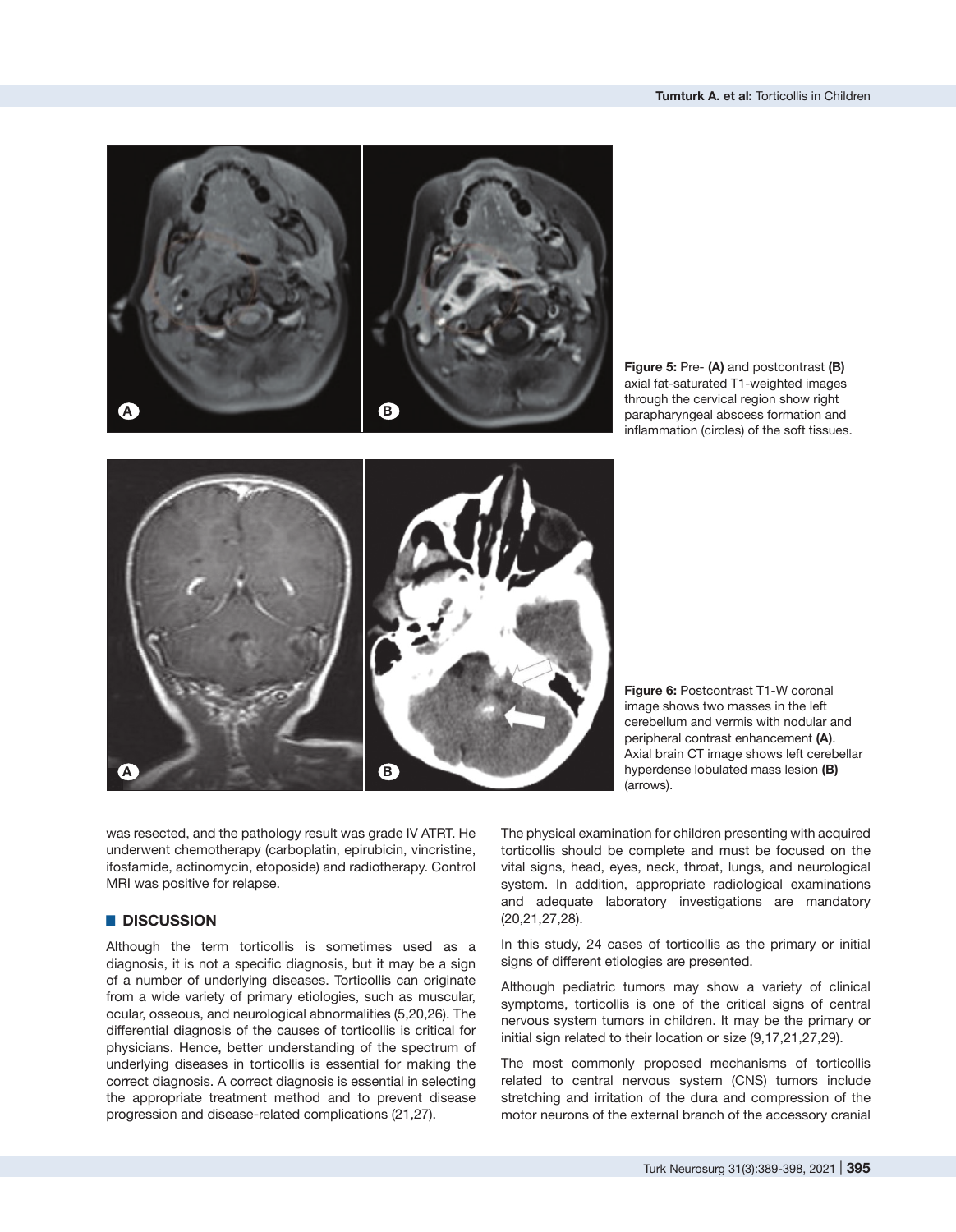nerve, causing pain and involuntary position of the head (9). Delayed diagnosis of CNS tumors can lead to an increase in tumor size, neurological deterioration, and even death (9,25). Although, the relationship between torticollis and intracranial, spinal cord, and vertebral column tumors is well known, some researchers speculated that the diagnosis may be delayed in cases where torticollis is the first or main symptom of CNS tumors (9,14,22,25), mainly because of delay in the indicated imaging (25).

The choice of imaging studies is based on the age of the patient, and use of necessary imaging modalities without any delay is critical in the differential diagnosis for torticollis.

In 10 (43%) of the presented cases, craniospinal pathologies were the underlying causes of torticollis. These were cerebellar anaplastic ependymoma, brain stem glioma, medulloblastoma, ATRT, ADEM, aneurysmal bone cyst of the T4 vertebra, IVDC, compression fracture, vertebral hemangiomatous, hereditary MHE of the C2 vertebra, and C4 Langerhans cell histiocytosis.

Gross total resection was performed for ependymoma, medulloblastoma, and ATRT. The torticollis of the patients resolved postoperatively. The patient with ADEM was treated medically. The guardians of the patient with brain stem glioma refused treatment. The patient with compression fractures was treated conservatively with analgesic–anti-inflammatory drug, bed rest, and three-point brace.

Cervical spinal cord alterations may cause focal dystonia due to increased excitability of the spinal motor neuron because of disinhibitory path dysfunction (8,17).

MHE is an inherited genetic disease characterized by the presence of multiple osteochondromas. The most common clinical features include pain and functional impairment. Additionally, restricted motion of the joint is often encountered. Although rare, spinal cord compression and related myelopathy due to osteochondroma are severe complications (12,24). In addition, these lesions can lead to severe acute neurological deficits following minor trauma, including endotracheal intubation for surgery (1). Because of the high numbers of orthopedic surgery performed in these cases, and MHE is most frequently seen in the cervical spine, we think that a preoperative spinal column scan will be useful for early detection of the lesion. In addition, early decompression of the spinal cord must be performed to avoid possible spinal cord injury and related neurological deficitis, and even death (1,23).

Eosinophilic granuloma is one of the three clinical entities of Langerhans cell histiocytosis and also known as a skeletal form of the disease. It is mostly seen in children and adolescents. However, Langerhans cell histiocytosis is a very rare cause of torticollis and not commonly considered in the initial differential diagnosis (11,16).

IVDC is a rare disease in childhood with an unclear etiology. The most common clinical symptoms of IVDC in children are torticollis, neck, and back pain (2,18). Patients may present with neck and back pain, torticollis, and spinal muscle contraction. The authors want to highlight that CT scan can

also add crucial diagnostic capacity of IVDC that cannot be ignored.

We did not encounter any torticollis case associated with vertebral hemangiomatosis in the English literature. We firstly report a case of a 17-year-old boy with torticollis to the right with vertebral hemangiomatosis in this study. His MRI showed multiple hemangiomas in the cervical, thoracic, and lumbar region without any spinal cord injury. However, Duran et al. reported a case with torticollis related to T1 vertebra hemangioma in a Spanish article. Although this case reported intractable pain not responding to any medication, our case showed resolution of pain after administration of muscle relaxant, analgesic, and physical therapy (8).

Although rare, parapharyngeal infections in children carry significant potential mortality and morbidity risk. These infections can present with torticollis (13). It is speculated that edema and neck muscles, such as the scalene group and musculus longus inflammation related to parapharyngeal abscess, cause torticollis (15). Relative infrequency, a wide variety of the symptoms of the disease, and difficulty of oropharyngeal examination in children make the diagnosis challenging. Thus, a misdiagnosis is also possible (27). When the diagnosis cannot be made clinically, CT and MRI are highly sensitive diagnostic modalities that should be performed (15). Five of the patients with torticollis had otorhinolaryngological infections (acute upper respiratory tract infections in two, pansinusitis in one, and mastoiditis in one). Of the five patients, three had acute upper respiratory tract infection and related lymphadenopathy. We did not detect atlantoaxial instability in these patients. Both were treated with appropriate antibiotics and non-steroidal anti-inflammatory drugs. We speculated that the torticollis of the patients was related to soft tissue inflammation.

One of the five patients had pansinusitis and mental retardation (IQ: 64). This patient was administered antibiotics for pansinusitis and physiotherapy for torticollis. In this case, we speculated that torticollis might be attributed to patients' psychological and mental status. The last patient in this group had mastoiditis and strabismus. Similar to the previous patient, we attributed the torticollis to the patients' strabismus. Moreover, this patient was treated with antibiotics for mastoiditis and surgery for strabismus. Torticollis completely resolved. All these patients were remarkable examples that show the importance of a careful otorhinolaryngological examination.

Many ophthalmic conditions may produce a compensatory change in head posture, and incomitant strabismus is the most common cause of ocular torticollis (30). The head and body are adapting to maintain the binocular single vision and improve visual acuity. The abnormal head position due to ophthalmological abnormalities may be related to pain relief and eye protection. That is why ocular torticollis is seen after achievement of head control by infants (19,30). Of the 24 patients in this study, six had ocular torticollis, two had strabismus (one with mental retardation, and this patient was mentioned above), two had Duane syndrome, and two had Brown syndrome. Strabismus is the ocular cause of abnormal head posture in this study.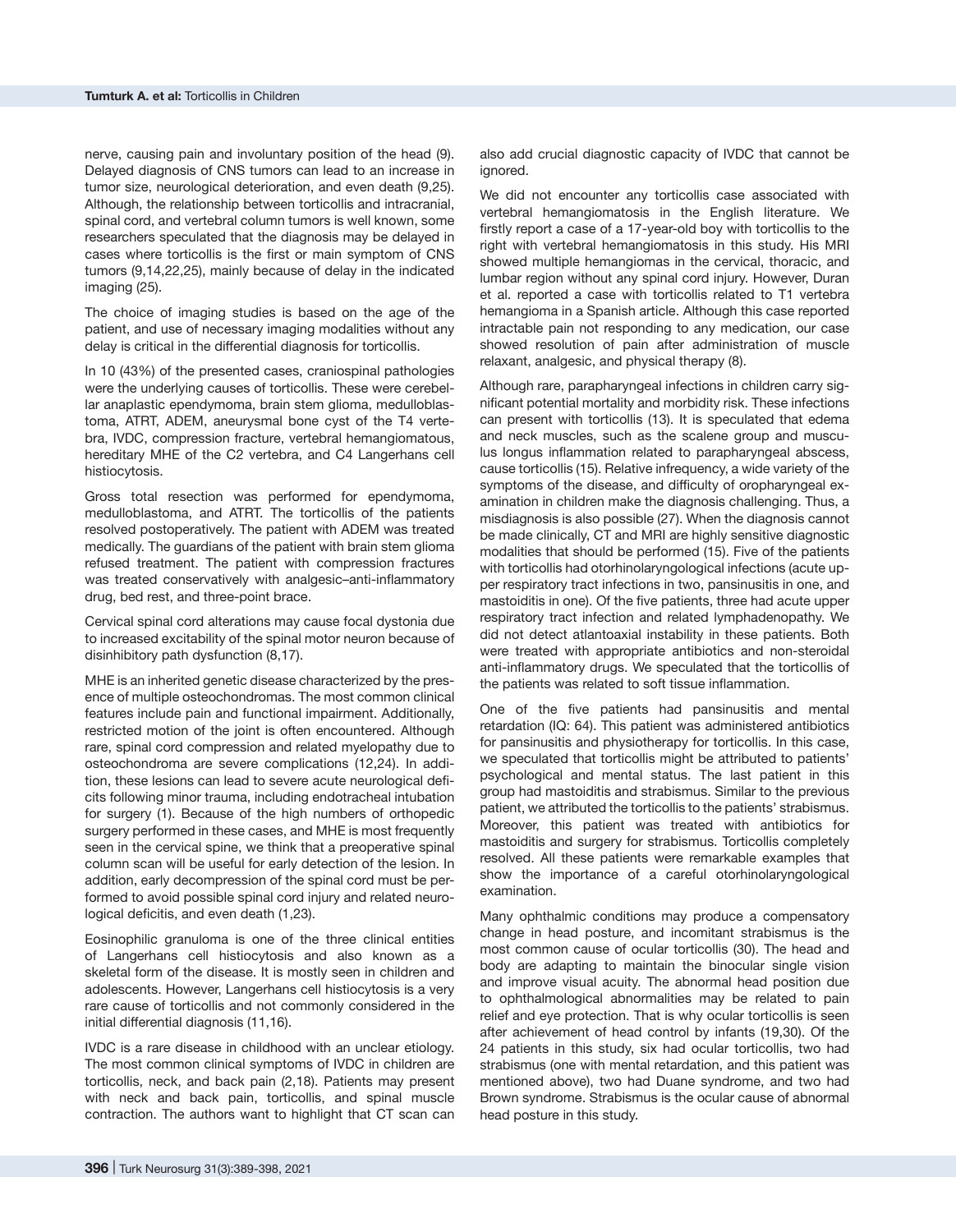In Duane syndrome, the 6th cranial nerve that controls the lateral rectus muscle does not develop properly. These patients often maintain an abnormal head posture. Zhang stated that abnormal head position accounts for 20.9% in their study, with 201 patients with Duane syndrome (31). Brown syndrome is the inability of upward movement of the eye related to superior oblique muscle malfunction. It is a mechanical problem wherein the movement of the superior oblique muscle tendon is restricted. Torticollis is the result of misalignment of the eyeballs, and children with Brown syndrome hold a head turn or chin-up head position to compensate for misalignment. Mitchell stated that 30% of patients with Brown syndrome in his study had torticollis (19). In this study, a 5.5-year-old boy with strabismus underwent surgery because of torticollis in another clinic. However, torticollis did not resolve postoperatively. Subsequently, the patient underwent surgery because of strabismus in the author's university ophthalmology clinic, and torticollis resolved. In this patient, misdiagnosis leads to wrong and unnecessary treatment. In the patient presenting with twisted neck, an ophthalmological examination must be performed to rule out underlying ophthalmological etiology.

Sandifer syndrome is characterized by abnormal head posturing and gastroesophageal reflux. The abnormal head posturing is presumed to be a response to pain and esophageal sensitivity related to gastric acid reflux (3,7). A 6-month-old girl was admitted because of twisted neck and vomiting, and neurological examination and imaging studies were normal. However, esophageal pH and impedance monitoring showed high-grade reflux. Torticollis was resolved after medical treatment.

## █ **CONCLUSION**

Torticollis is a sign that is not always innocent, and there are many underlying benign or serious disease in the etiology. We firstly report a case of a vertebral hemangiomatosis and temporomandibular joint ankylosis presenting with torticollis in the English medical literature. Evaluation of children with torticollis should include thorough medical history, physical examination, neurological assessment, appropriate radiological examination, and laboratory investigations. It must be always remembered that misdiagnosis can lead to wrong and unnecessary treatment, and results can sometimes be damaging due to serious underlying conditions.

### █ **ACKNOWLEDGMENTS**

The authors acknowledge Prof. Ali Kurtsoy (Department of Neurosurgery, Erciyes University, Faculty of Medicine), Prof. Hakan Gumus (Department of Pediatrics, Division of Pediatric Neurology, Erciyes University, Faculty of Medicine), Prof. Hakki Dogan (Department of Ophthalmology, Maya Goz Hospital, Specialist), Prof. Ahmet Guney (Department of Orthopedics, Erciyes University, Faculty of Medicine) for contributions to the manuscript.

#### █ **REFERENCES**

- 1. Ashraf A, Larson AN, Ferski G, Mielke CH, Wetjen NM, Guidera KJ: Spinal stenosis frequent in children with multiple hereditary exostoses. J Childs Orthop 7:183-194, 2013
- 2. Bagatur AE, Zorer G, Centel T: Natural history of paediatric intervertebral disc calcification. Arch Orthop Trauma Surg 121:601-603, 2001
- 3. Bayram AK, Canpolat M, Karacabey N, Gumus H, Kumandas S, Doğanay S, Arslan D, Per H: Misdiagnosis of gastroesophageal reflux disease as epileptic seizures in children. Brain Dev 38:274-279, 2016
- 4. Bredenkamp JK, Hoover LA, Berke GS, Shaw A: Congenital muscular torticollis. A spectrum of disease. Arch Otolaryngol Head Neck Surg 116:212-216, 1990
- 5. Cheng JC, Au AW: Infantile torticollis: A review of 624 cases. J Pediatr Orthop 14:802-808, 1994
- 6. Cooperman DR: The differential diagnosis of torticollis in children. Phys Occup Ther Pediatr 17:1-11, 1997
- 7. Deskin RW: Sandifer syndrome: A cause of torticollis in infancy. Int J Pediatr Otorhinolaryngol 32:183-185, 1995
- 8. Durán E, Chacón JR: Spasmodic torticollis and vertebral hemangioma. Rev Neurol 32:60-62, 2001
- 9. Fafara-Leś A, Kwiatkowski S, Maryńczak L, Kawecki Z, Adamek D, Herman-Sucharska I, Kobylarz K: Torticollis as a first sign of posterior fossa and cervical spinal cord tumors in children. Childs Nerv Syst 30:425-430, 2014
- 10. Freed SS, Coulter-O'Berry C: Identification and treatment of congenital muscular torticollis in infants. J Prosthet Orthot 16:18-23, 2004
- 11. Garg S, Mehta S, Dormans JP: Langerhans cell histiocytosis of the spine in children: Long-term follow-up. J Bone Joint Surg 86:1740-1750, 2004
- 12. Giudicissi-Filho M, de Holanda CV, Borba LA, Rassi-Neto A, Ribeiro CA, de Oliveira JG: Cervical spinal cord compression due to an osteochondroma in hereditary multiple exostosis: Case report and review of the literature. Surg Neurol 3 Supplement 3:7-11, 2006
- 13. Grisaru-Soen G, Komisar O, Aizenstein O, Soudack M, Schwartz D, Paret G: Retropharyngeal and parapharyngeal abscess in children-epidemiology clinical features and treatment. Int J Pediatr Otorhinolaryngol 74:1016-1020, 2010
- 14. Gupta AK, Roy DR, Conlan ES, Crawford AH: Torticollis secondary to posterior fossa tumors. J Pediatr Orthop 16:505- 507, 1996
- 15. Hasegawa J, Tateda M, Hidaka H, Sagai S, Nakanome A, Katagiri K, Seki M, Katori Y, Kobayashi T: Retropharyngeal abscess complicated with torticollis: Case report and review of literature. Tokyo J. Tohoku J Exp Med 213:99-104, 2007
- 16. Kostaridou S, Anastasopoulos J, Veliotis C, Nikas J, Stefanaki K, Tzortzatou-Stathopoulou F: Recurrent torticollis secondary to Langerhans cell histiocytosis: A case report. Acta Orthop Belg 71:102-106, 2005
- 17. Kumandas S, Per H, Gumus H, Tucer B, Yikilmaz A, Kontas O, Coskun A, Kurtsoy A: Torticollis secondary to posterior fossa and cervical spinal cord tumors: Report of five cases and literature review. Neurosurg Rev 29:333-338; discussion 338, 2006